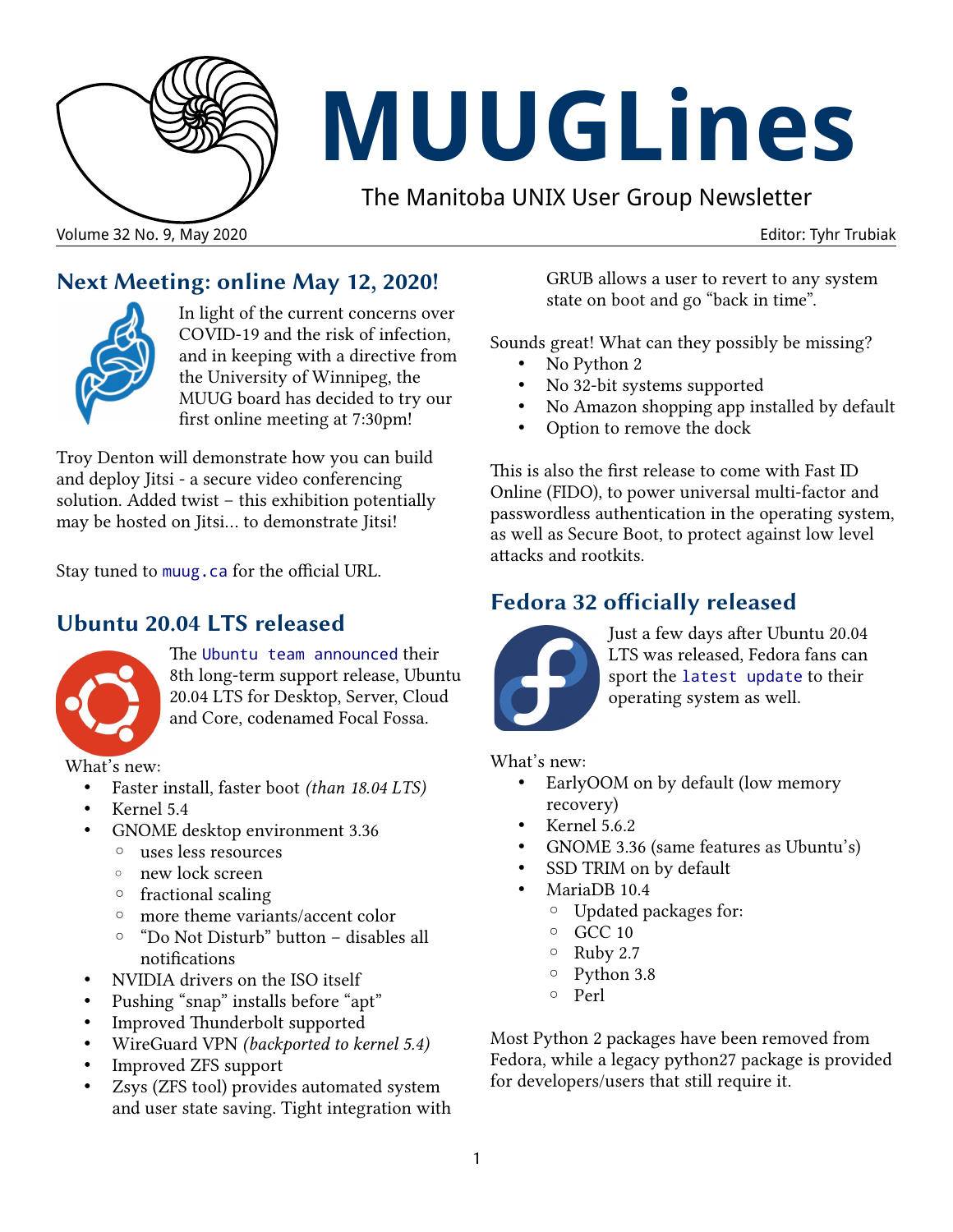## **Manjaro 20.0 (Lysia) released**

The [new release of Manjaro](https://forum.manjaro.org/t/manjaro-20-0-lysia-released/138633) uses Linux Kernel 5.6. XFCE is still the flagship desktop, which focused on polishing the user experience with the desktop and

window manager, but your other choices include:

- XFCE 4.14 support for Display-Profiles, enables users to store display configuration profiles for easy switching
- KDE's Plasma 5.18 animated splash-screen, light/dark themes, skins and KDE 20.04 Apps
- GNOME 3.36 see features on page 1

• The package manager received new features for support for Snap and Flatpak by default. Manjaro Architect now supports ZFS installations.

#### **Ubuntu 20.04 LTS now available in MS Windows 10 App Store**

Windows Subsystem for Linux, or WSL, allows users to run Linux on top of Windows 10. The feature update called "May 2020 Update" will include the new Windows Subsystem for Linux 2 by default.

"Ubuntu 20.04 on Windows allows you to use Ubuntu Terminal and run Ubuntu command line utilities including bash, ssh, git, apt and many more. What you need to to know is that Ubuntu 20.04 from the Microsoft Store can't be installed on Windows 10 in S Mode – this particular version of the operating system is limited to Microsoft Store apps, but is also restricted to specific apps and Ubuntu isn't supported for the time being."

[Ubuntu 20.04 LTS is free of charge](https://itsubuntu.com/ubuntu-20-04-lts-available-on-microsoft-store/) from the [Microsoft Store](https://www.microsoft.com/en-ca/p/ubuntu-2004-lts/9n6svws3rx71) and can be installed on any device where the WSL has already been enabled.

#### **Fedora Workstation pre-installed on Lenovo ThinkPad laptops**

Beginning with [ThinkPad1 Gen2, ThinkPad P53](https://fedoramagazine.org/coming-soon-fedora-on-lenovo-laptops/)  [and ThinkPad X1 Gen8](https://fedoramagazine.org/coming-soon-fedora-on-lenovo-laptops/) laptops, Lenovo's Linux Community Series – Fedora Edition will be installing Fedora 32 Workstation as part of their pilot program.

Lenovo is following the existing trademark guidelines and respects the open source principles, shipping exclusively from the official Fedora repos, and working with vendors to ensure they have even stronger firmware support going forward.

#### **Single or double space after a period? Which team are you on?**

Luckily we have Microsoft to save the day and provide the [official answer](https://www.theverge.com/2020/4/24/21234170/microsoft-word-two-spaces-period-error-correction-great-space-debate): Microsoft Word now flags double spaces as "errors".

Keep in mind, this is just a "suggestion" that you will be able to ignore, if you choose to remain in the camp that prefers two spaces after ending a sentence.

Much of the debate around one space or two has its origin story with the olden days of physical typewriters. Typewriters used monospaced fonts to allocate the same amount of horizontal spacing to every character. Narrow characters like "i" got the same amount of space as "w," so the extra space after the "." was needed to make it more apparent that sentences had ended. Word and many other similar apps make fonts proportional, so two spaces is no longer necessary.

*Editors note: This newsletter is written using LibreOffice, where your freedom of choice in spacing after a period is still protected.*

#### **Python 2.7.18 – officially the last Python 2 release**



Python 2.7.18, released April 21, 2020, is officially the [last](https://www.python.org/downloads/release/python-2718/)  [Python 2.7 release](https://www.python.org/downloads/release/python-2718/), which makes it the last Python 2 release.

The successor to Python 2 is Python 3, which was released in

April 2006 by Guido van Rosum, still received a lot of support, most likely due to the fact that it was declared in the Python Enhancement Proposal ([PEP](https://www.python.org/dev/peps/pep-3000/)  [3000](https://www.python.org/dev/peps/pep-3000/)) that "Python 3.0 will break backwards compatibility with Python 2.x."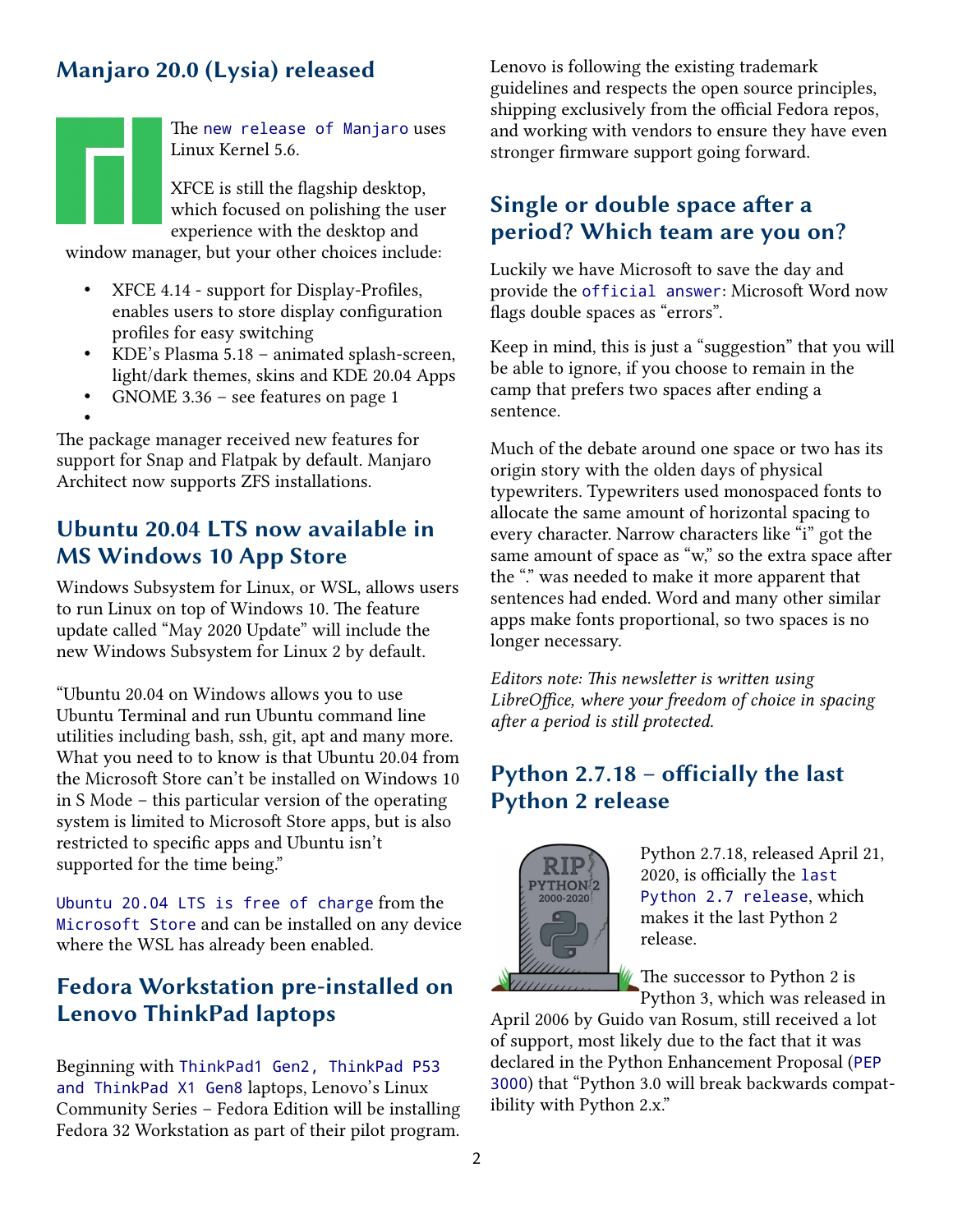Red Hat has committed support for Python 2 in RHEL 8 until 2024.

Ubuntu 20.04 LTS has removed Python 2, however Canonical will continue their support on Ubuntu 18.04 LTS until April 2023.

#### **Major change to Linux home directory management**



With the upcoming release of systemd 245, a truly portable home directory will be introduced with [homed](https://www.techrepublic.com/article/linux-home-directory-management-is-about-to-undergo-major-change/). Previously, logging in requires 3 mechanisms – systemd, /etc/

shadow, and /etc/passwd, which one of the systemd creators, Leannart Poettering considers inefficient.

With homed, all information will be placed isn a cryptographically signed JSON record for each user. Those records will contain all user information (username, group, password hashes, etc). Each user home directory will be linked as LUKS-encrypted containers. Once systemd-homed detects a user has logged in, the associated directory is decrypted, and re-encrypted when that user logs out; providing much-improved security and enables a truly portable home directory.

Can you log in via SSH? If a systemd-homed home directory is encrypted until a user successfully logs in...how will users be able to log in to a remote machine via SSH? The issue is that the .ssh directory would be encrypted, making it inaccessible. The solution to this is still being researched. To date, only the standard authentication process works with systemd-homed, which might relegate this feature to desktop/laptops and not servers.

## **Microsoft Edge is coming to Linux**



A Linux port of the Chromium-based Edge browser was [officially](https://www.omgubuntu.co.uk/2019/11/its-official-microsoft-edge-is-coming-to-linux)  [announced](https://www.omgubuntu.co.uk/2019/11/its-official-microsoft-edge-is-coming-to-linux), and true to the fabled "Microsoft time", the official Edge development website still lists the browser as "coming soon for Linux".

Apparently this is not just Chromium with a new logo on it, as Microsoft Edge is an active contributing member to the Chromium open source project.

#### **12-megapixel camera for Raspberry Pi – take my money now!**



For a listed price of \$50USD, [Raspberry Pi announces](https://www.raspberrypi.org/blog/new-product-raspberry-pi-high-quality-camera-on-sale-now-at-50/) a 12.3-megapixel camera with interchangeable lenses, built around a backside-illuminated Sony IMX477 sensor with 1.55-

micron pixels.

As there have been Raspberry Pi camera boards before, they've decided to take a bold stance with the naming of their new camera, calling it the... "High Quality Camera". The [High Quality Camera](https://www.theverge.com/2020/4/30/21242454/raspberry-pi-high-quality-camera-announced-specs-price) supports interchangeable C- and CS-mount lenses and offers adjustable back focus. As the board has a CS mount (and comes with a C-mount adapter), it will be easy to attach a wide variety of  $3<sup>rd</sup>$  party lenses.

The High Quality Camera is compatible with all Raspberry Pi computers from the 1 Model B onward. The previous 8-megapixel camera module will continue to be available as a cheaper, smaller option.

#### **Did you know you can install Microsoft Truetype fonts in Linux?**

Times New Roman, Arial and other such fonts are owned by Microsoft and they are not open source. Many Linux distributions don't provide proprietary software by default to avoid licensing issue.

Be aware that despite Microsoft has released its core fonts for free of charge, the usage of the fonts is restricted in other operating systems. You'll have to read and accept EULA (End User License Agreement) before installing Microsoft fonts in your system.

Ubuntu

sudo apt install ttf-mscorefontsinstaller

#### Fedora-like

sudo dnf install curl cabextract xorg-x11-font-utils fontconfig sudo rpm -i https://downloads.sourceforge.net/ project/mscorefonts2/rpms/msttcorefonts-installer-2.6-1.noarch.rpm